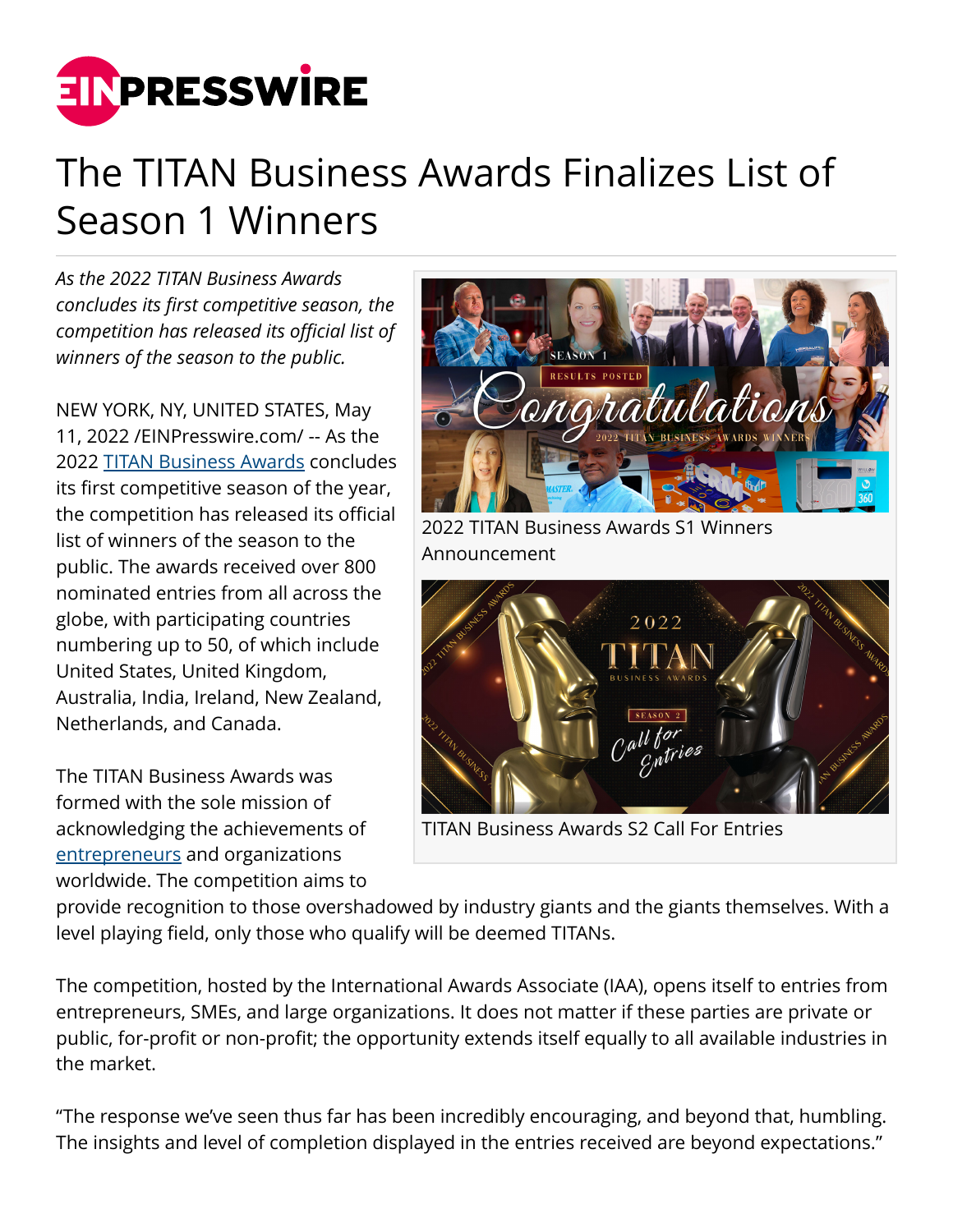Thomas Brandt, spokesperson of IAA, remarked. "This particular competition was created to celebrate the achievements within the business sector, and it fills us with pride when we see accomplished and inspiring entities choose to be a part of the awards."

IAA extended invitations to industry professionals to take on the role of jurors. By having seasoned professionals on the jury, impartiality and strict standards of assessment can be safely instated. The jury is tasked with filtering out exemplary entries and awarding them appropriately. Ultimately, the competition hopes to elevate the industry's standard of excellence, which consequently drives the sector forward.

## The **[TITAN Jury](https://thetitanawards.com/our-judge.php) & Evaluation Process**

Given the competition's intention to reward excellence, it places importance on impartiality and diversity in perspective in its judging process. To address that, 26 jurors from as many as 15 countries were brought into the jury's ranks. This diverse panel of qualified professionals can be found working under the employ of prestigious companies, such as Santiago Villegas (1903 Public Relations), Marie O'Riordan (EML), Joseph D'Souza (ProNavigator), Belinda Jane Dolan (Quantum Wellness), Roland Bagen (Tata Consultancy Services), Prof. Dr. M. Amr Sadik (Quodrat), Xavier Moreano Calero (Netlife), and Pronob Das (PMCC CORPORATION).

To enforce impartiality, the competition imposed the blind judging method. With this in place, jurors were only allowed to assess an entry entirely on its own merits, as the assessment is done in a vacuum without being compared to other entries. Further, objective standards rooted in contemporary practices served as benchmarks in assessments.

## Participation of International Brands & Companies

The competition received numerous entries from distinguished companies, some of which are household names. These entrants demonstrated why they were titans in the industry, and had certainly set the tone for the level of competition.

This particular group of winners include known names, such as Gravity Global, Herbalife Nutrition, POWERHOME SOLAR, Nu Skin, Merchants Fleet, doTERRA International, QNET, 10 to 1 Public Relations, BigID, Makers Nutrition, PeopleScout, Ayala Land, Acquco, and Willow Industries, to name a few.

"Improvise, adapt, overcome. These entries perfectly capture the essence of what it takes to survive in turbulent times," Thomas remarked. "To witness their eventual growth and the methods to their ingenuity is truly inspiring. As other entities take a page out of their playbooks, I look forward to what heights we will reach in the following years to come."

Kindly visit the TITAN Business Awards' official website for the complete list of award winners. <https://thetitanawards.com/winner.php>

About International Awards Associate (IAA)